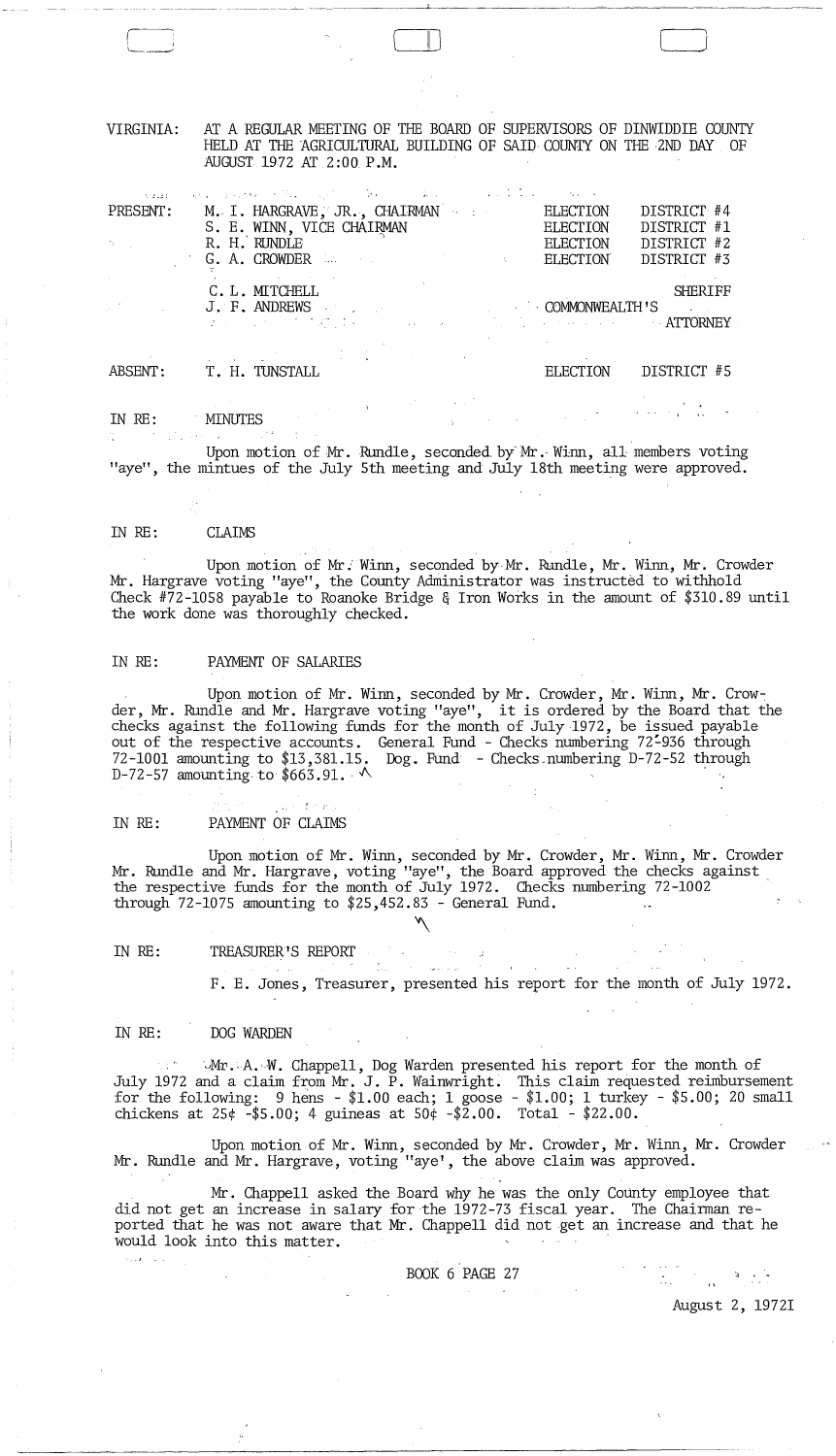#### IN RE: SHERIFF

Mr. Charles L. Mitchell, Sheriff, stated he had sent a list to Crater Planning District Commission requesting a Federal Grant on various items needed in the sheriff's office. A list of these items was in the possession of the Board. He stated that the Federal Government through the Law Enforcement Assistance Administration would pay 75% provided the County pays the remaining 25%.

lipan motion of, Mr. Winn, seconded by Mr. Crowder Mr. Winn, Mr. Crowder, and Mr. Hargrave voting "aye", Mr. Rundle abstaining, the Board agreed to table this request until the next meeting.

## IN-RE: SCHOOL BUDGET

There was discussion between Mr. Newsom and the Board about the \$18,071.11 needed by the"School Board to be added to its budget for the 1971-72 year. At the last meeting July 5, 1972, the Board authorized transfer of \$18,071.11 from the various other accounts to the Food Lunch School Program. Mr. Newsom stated this was not what he needed, but rather the budget should be increased this amount.

Upon motion of Mr. Rundle, seconded by Mr. Winn, Mr. Rundle, Mr. Winn, Mr. Crowder, Mr. Hargrave voting "aye", the 1971-72 school budget was increased by \$18,071.11.

. Upon motion of Mr. Winn, seconded by Mr. RUndle, Mr. Winn, Mr. Rundle Mr. Crowder, Mr. Hargrave voting "aye", the following transfers in the school budget were approved.

| <b>FROM</b>                     | TO                               |
|---------------------------------|----------------------------------|
| and the most of the country     |                                  |
| 17a Administration              | 19 Capital Outlay \$3,645.85     |
| 17a                             | 17e Food SErvices 1,646.57       |
| 17b1 Instruction                | 27,802.15<br>17e "               |
| 17d Transportation              | 17b2 Other INstr. Cost 13,418.23 |
| 17f1 Operation of Plant         | 17g Fixed Charges 7,767.04       |
| 17f1<br>11                      | 17e Food Services 1,090.10       |
| 17f2 Maintenance of Plant       | 18,181.14<br>$\mathbf{H}$<br>17e |
| 17i Adult Education             | 100.00<br>$\sim 100$<br>17e      |
| 17c Attendance and Health Serv. | 11<br>174<br>500.00              |
|                                 |                                  |

*, c* 

#### IN RE: ." WORK STUDY PROGRAM

 $\sim$ Upon motion of Mr. Crowder, seconded by Mr. Winn, Mr. Crowder; Mr.  $\sim$ Winn, Mr. Rundle and Mr. Hargrave voting "aye", the Board approved the work study program for the coming fiscal year with a limit of  $$9.000.00$  on the amount appropriated.

#### IN RE: BUILDING RIND

Mr. F.E. Jones suggestede that the Board consider transferring money to the Building Fund. The Chairman agreed that this should be done. The Chairman instructed Mr. Jones and the County Administrator to determine how much the County could transfer to the Building Fund and report back at the September meeting.

# IN RE: CONTRACT MEDICAL COLLEGE OF VIRGINIA - WELFARE DEPARTMENT

Mrs. King B. Talley, Superintendent Welfare department presented an SLH contract from the Medical College of Virginia with a per-diem rate of \$75.50.

Upon motion of Mr. Winn, seconded by Mr. Rundle, Mr. Winn, Mr. Rundle, Mr. Crowder,  $\tilde{M}$ r. Hargrave voting "aye", the Chairman was authorized to sign the SLH contract with Medical College of Virginia.

Mrs. Talley presented to the Board an SLH application in behalf of Miss Annie McKensie, with the recommendation that it be denied.

Upon motion of Mr. Rundle, seconded by Mr. Winn, Mr. Rundle, Mr. Winn, Mr. Crowder and Mr. Hargrave voting "aye", this application was denied.

,c---.~~ I--~ J-~'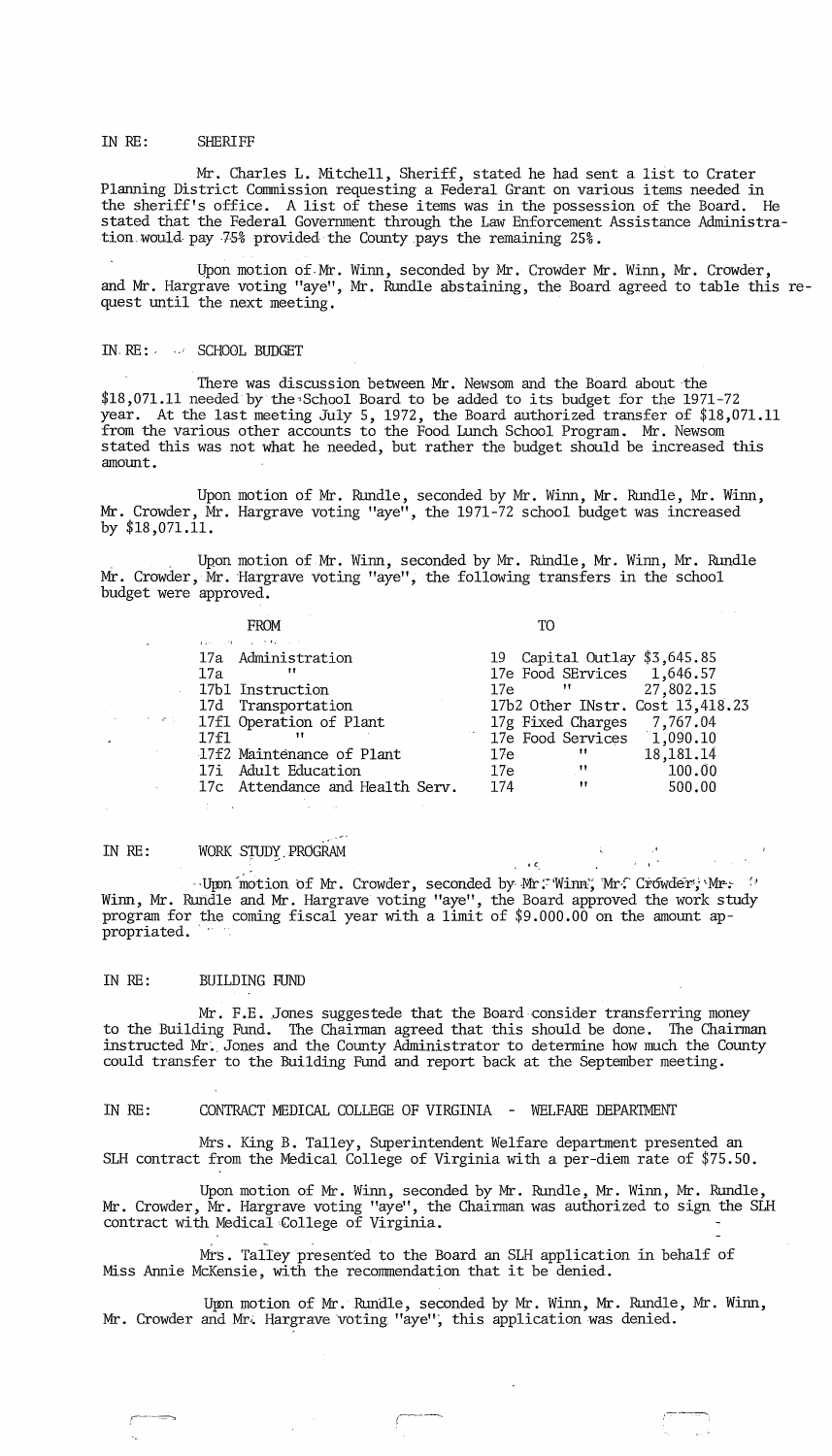# IN RE: HIGHWAY DEPARTMENT

Mr. R. V. Lancaster and Mr. B. C. Medlock, representing the Virginia Department of Highways presented to the Board the Maintenance Replacement, and Constructional Budget for the secondary systems in Dinwiddie County for the year 1972-73. He asked that this budget be reviewed. and approved at the September meeting. In addition, Mr. Lancaster reported that the speed limit had been reduced and properly posted on Route 619 from the Seaboard Coastline Railroad south to Route 660.

~~----~-- -- --'- .~-~~~~--- ~~~.-~~-----------"-------------~~---~~--

#### IN RE: CARSON VOLUNTEER FIRE DEPARTMENT

Mr. Thomas F. Lee and Mr. John H. Clements, representatives of the Carson Volunteer Fire Department appeared before the Board to request assistance for the purchase of pletrons for their department members. Mr. Lee stated that they have been before the Board of Supervisors in Prince George County and that they have agreed to appropriate  $$2,500.00$  of the total cost of  $$5,000.00$ . The Board agreed that such items were necessary for a department to maintain its preparedness in rendering a service to the community.

Upon motion of Mr. Rundle, seconded by Mr. Winn, the Board agreed to participate in the purchase of the plectrons at the same 40% rate they participate in the construction of the Carson Fire Department Building, an amount' of \$2,000.00. Mr. Winn, Mr. Rundle, Mr. Hargrave voting "aye", Mr. Crowder nay.

#### IN RE: HEALTH DEPARTMENT - DR. J. G. MCNIEL

Dr. J. G. McNiel and Mr. Ernest Cerny appeared before the Board to discuss Mr. Cerny's"problem with the Health Department reSUlting from his not being able obtain a septic tank permj. t. After Mr. Cerny and Dr. McNiel discussed this matter at length the Chairman toid both of them that the Board of Supervisors has no control of this matter and he feels that the Board has done more than required of them by listening to this discussion. IN addition the Chairman suggested to Mr. Cerny that he accept the offer from Dr. McNiel to meet with Mr. Eugene T. Goode, Director of Bureau of Environmental Health. .

### IN RE: BUILDING INSPECTOR

Mr. James L. Blaha, Building Inspector presented his report for the month **of July 197'2.** '.'.

# IN RE: DINWIDDIE COUNTY VOLUNTEER FIRE DEPARTMENT

Mr. Robert Mengel and Mr. Joe Lewis, representing the Dinwiddie Volunteer Fire Department presented to the Board plans for their new fire house. The bid for a complete building was \$29,850.00. bid for a complete building was \$29,850.00.<br>Upon motion of Mr. Winn, seconded by Mr. Crowder, Mr. Winn, Mr. Crowder, Winn, Mr. Crowder, Mr. Winn, Mr. Crowder, Mr. Winn, Mr. Crowder, Mr. Winn, Mr. Crowder, Mr. Winn, Mr. Cro

Mr. Rundle and Mr. Hargrave voting "aye", the Board appropriated \$29,850.00 for the construction of a new fire house for the Dinwiddie Volunteer Fire Department.

#### IN RE: ORDINANCE TO SUPPLEMENT COUNTY COURT -

Upon motion of Mr. Winn, seconded by Mr. Rundle, Mr. Winn, Mr. Rundle, Mr. Crowder,  $\rm \tilde{M}$ . Hargrave voting "aye", the County Administrator was instructed to advertise for adoption an ordinance *tb* amend the Dinwiddie County Code by adding Section 2-6, pursuant to Section l4.l-42.2'of the Code of Virginia, so as to supplement the salaries of the Clerk and Deputy Clerk of the County Court.

#### IN RE: ABIDCO APPOINTMENTS DEFERRED

Upon motion of Mr. Rundle, seconded by Mr. Winn, all members voting "aye", the appointment of ABIDCO Board Members and the executive committee members was tabled until the September meeting.

There was a discussion concerning Mr. Norman Sisisky's request that the Board double the contribution to ABIDCO, the Board's' present contribution being \$2,000.00 per year. Mr. Rundle moved that the Board double its contribution to ABIDCO, making the annual payment \$4,000.00. After further discussion this motion was withdrawn and the Board agreed to bring it up at the September meeting.